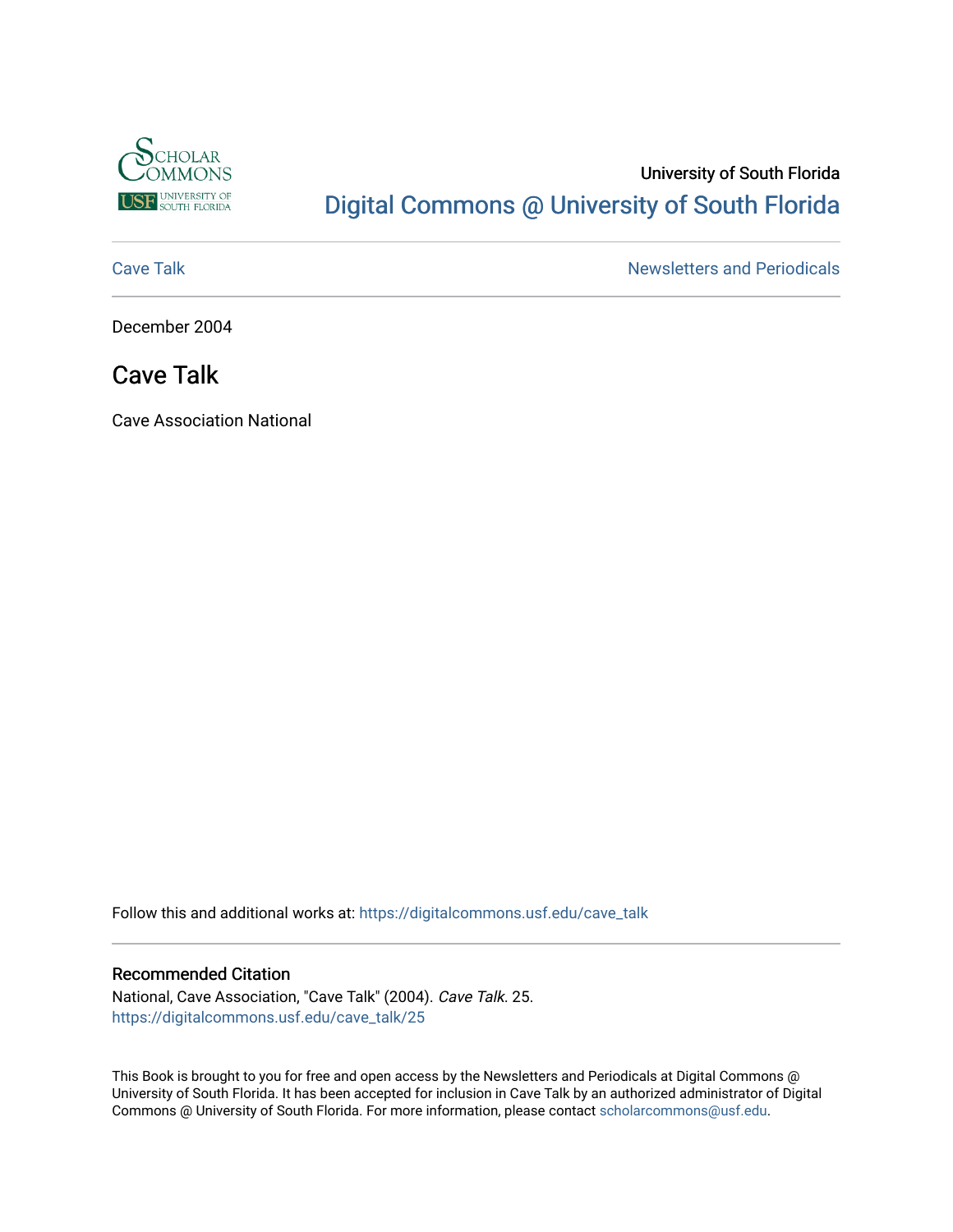

# **National Caves Association**

**Susan Berdeaux, Coordinator** P.O. Box 280 Park City, KY 42160 susan@cavern.com 866-552-2837 (toll free) 270-749-2428 (fax)

# **December 2004**

# OFFICERS:

**President**: **John Sagendorf** Howe Caverns, NY 518-296-8900 johns@howecaverns.com

----------------------------------------------------------------------------------------- **Vice President**: **Brad Wuest** Natural Bridge Caverns, TX 210-651-6101 bwuest@naturalbridgecaverns.com

----------------------------------------------------------------------------------------- **Secretary Treasurer**: **Susan Berdeaux** Diamond Caverns, KY 866-552-2837 susan@cavern.com

----------------------------------------------------------------------------------------- **Past President**: **Richard (Dick) Bell** Seneca Caverns, OH 419-483-6711 senecacaverns@yahoo.com

## ----------------------------------------------------------------------------------------- REGIONAL DIRECTORS

#### **Region One**:

(CT, DE, ME, MA, NH, NJ, NY, PA,RI,VT) **Ann Molosky** - Lincoln Caverns, PA 814-643-0268 info@lincolncaverns.com

----------------------------------------------------------------------------------------- **Region Two**: (MD, VA, WV, KY) **Gary Berdeaux** - Diamond Caverns, KY 270-749-2233 gary@diamondcaverns.com

----------------------------------------------------------------------------------------- **Region Three**: (IN, MI, OH) **Claudia Yundt** - Squire Boone Caverns, IN 812-732-4382 claudia@squireboone.com

**Region Four**: (AR, IL, IA,MO, MS, LA ) **Steve Thompson** - Fantastic Caverns, MO 417-833-2010

sthompson@fantasticcaverns.com

-----------------------------------------------------------------------------------------

----------------------------------------------------------------------------------------- **Region Five**: (MT, WY, NE, MN, WI) **Joe Klimczak** - Cave of the Mounds, WI 608-437-3038 joe@caveofthemounds.com

----------------------------------------------------------------------------------------- **Region Six** : (WA, ID, OR, NV, CA, HI, AK) **Bruce Brand** – Moaning Cavern 209-736-2708 troll5@goldrush.com

**Region Seven: (UT, CO, AZ, NM, SD, ND) Steve Beckley** - Glenwood Caverns, CO 800-530-1635 mantapet@aol.com

----------------------------------------------------------------------------------------- **Region Eight**: (TX, OK, KS) **Michelle Devaney** - Longhorn Caverns, TX 830-598-CAVE michelle@longhorncaverns.com

----------------------------------------------------------------------------------------- **Region Nine**: (AL, FL, GA, NC, SC, TN, PR)

**Jack Steiner Jr.** - Ruby Falls, TN 423-825-1958 jackjr@rubyfalls.com -----------------------------------------------------------------------------------------

**International**: **Jeanne Gurnee** - TN 615-264-0019 jgurnee@aol.com -----------------------------------------------------------------------------------------

# **ON THE ROAD AGAIN!**

Once again your president, John Sagendorf has been out and about visiting our NCA caves. This time, on the way to Ozark Underground Laboratory for the OUL/OSHA/NCA meeting, John and his wife Susan visited five Missouri cave properties, including Cameron and Mark Twain Caves in Hannibal, Meramec Caverns in Stanton, Fantastic Caverns in Springfield, Talking Rocks Cavern in Branson, and Tumbling Creek Cave (not yet a member) in Protem. Although John is always enthusiastically welcomed, Steve Thompson at Fantastic Caverns was heard to remark, "It is nice to see John but I wonder if it is because he likes us or if something is wrong. We have seen him twice in the past nine months!" According to John, "No, Steve, nothing is wrong. It's just that my non-convention travels this year have taken me to Texas and Missouri, and since you are always so innovative, I like to hear your ideas."

In other comments from John, he had never visited the Hannibal caves; although often on his itinerary he never made it. While visiting he was welcomed by Jim and Linda Coleberd, Susie Shelton and their staff. Both Mark Twain Cave and Cameron Cave are maze caves, very rare in structure. John said, "You really have to have great faith and confidence in your tour guide. I find these caves totally a-MAZE-ing. (UGH!) At Meramec, also visited earlier this year, after a wonderful dinner with Les and Judy Turilli, he had a good chance to look at Judy's huge gift shop and visit with her extensively about the NCA Products Committee, which Judy chairs. He was treated to Judy's homemade pumpkin pie and also saw the completed stainless steel railings, which were in progress when he was there in February. In Springfield, even though time did not allow for a tour of Fantastic Caverns this time, John and Steve Thompson visited enthusiastically about promotional billboards, sponsorship programs, photo systems and Steve's role in the Missouri Cave Association where he is President. Steve also talked about an NCA Hall of Fame, a topic that will be covered at a spring NCA Board meeting. The tour of Talking Rocks Cavern was also a first for John. He visited five or six years ago, but did not tour due to so many school groups at the cavern that day. The return visit was much more relaxed. Hosted by Chuck, Mary Ann and Shane, John toured what he remarked was a "beautiful cave with an expert guide (Chuck)." Talking Rocks retail show markets lots of rocks of all sizes, shapes and variety and we understand John and Susan really helped the local economy of Branson West. John also said that he was really impressed with the photography system he saw where the guide takes the photos, displays them on a monitor screen for all to see and produces pictures on request and places them in a specially designed cave pictured photo mount. Then, in Tom Aley's words, "Since everyone worked so well together in the OSHA/OUL/NCA meeting, I treated them to a tour of Tumbling Creek Cave." According to John, Tumbling Creek Cave is truly an underground laboratory.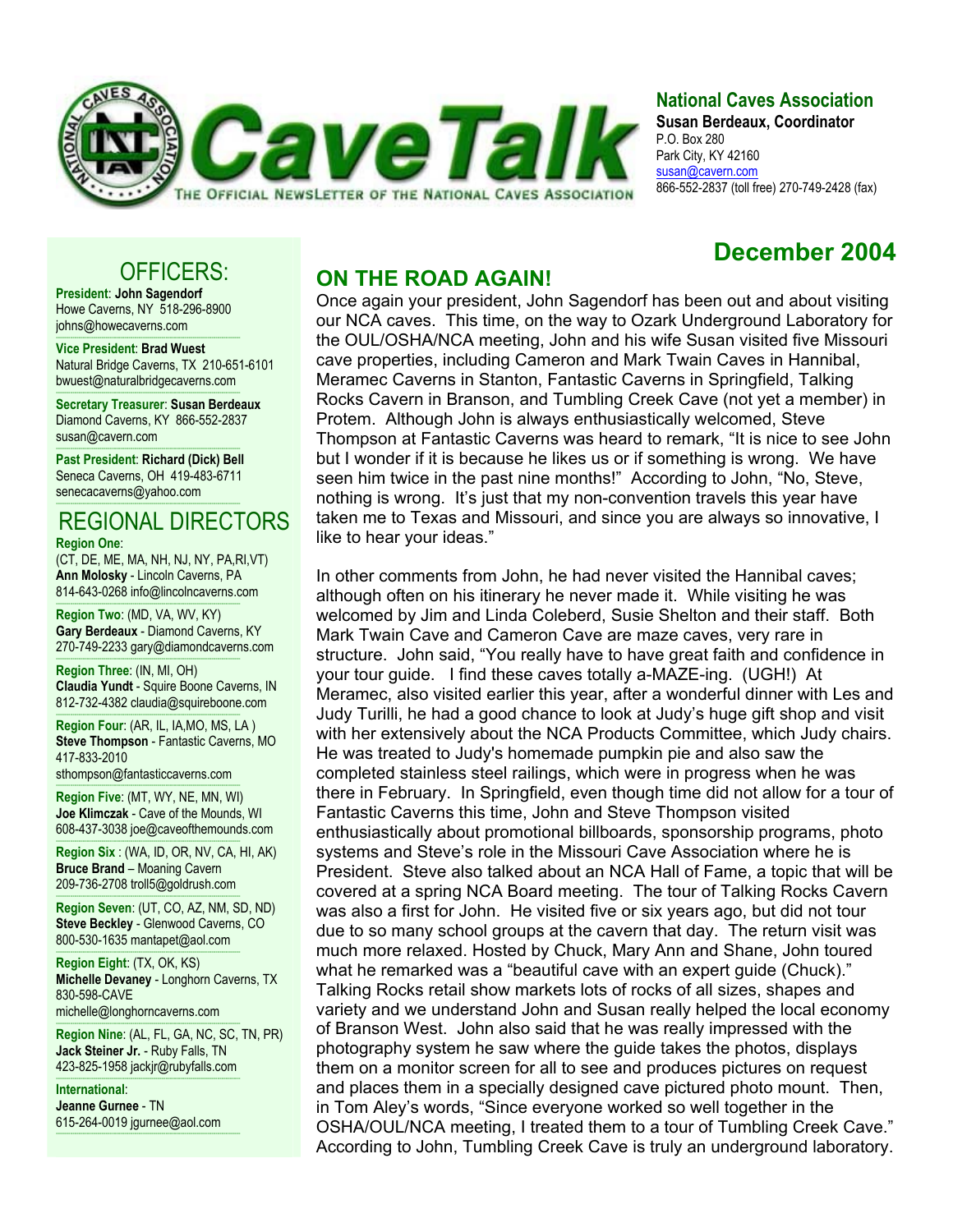With a natural entrance via staircase, carefully made and comfortable pathways, in an all-natural environment with only headlamps and flashlights for lighting, the tour is one of personal discovery. For Susan, this was her first "natural" cave tour and she was quite proud of herself since we know of others named Susan who just don't do caves very well. Susan, together with the folks from OSHA, was really impressed with Tumbling Creek Cave. Tom then took John and Susan on an above ground walk to see the newly installed bat friendly gate at the ground level exit of Tumbling Creek. At Ozark Underground Laboratory, John and Susan were the guests of Tom and Cathy Aley where they enjoyed marvelous meals, a very comfortable overnight stay, and John's absence from his cell phone, telephone and e-mail for 30 hours without withdrawal. Good for you John!

John's summary of the trip was, "10 days, 3,400 miles driven, six cave visits, a great meeting with OSHA, seeing family in both Iowa and Missouri, and too many new ideas to count - - - life is good! Thanks to everyone who made our visits so enjoyable."

Instead of "where's Waldo", we think in the NCA it is "where's John".

# **ALPHA RADIATION PROGRAM UPDATE**

On Monday, November 29, 2004, representatives from the Kansas City Area Office of the Occupational Safety and Health Administration (OSHA), Ozark Underground Laboratory (OUL) and the National Caves Association (NCA) gathered at Tom Aley's OUL to discuss the direction and status of the OUL**/**OSHA**/** NCA Cave Radiation Alliance Agreement. Attending, representing OSHA were Kim Castillon, Assistant Area Director, Mark Branden, Compliance Assistance Specialist, Steve Carmichael, Assistant Regional Administrator; representing OUL was Tom Aley, President; and representing the NCA were John Sagendorf and his wife Susan.

The three-hour meeting (followed by a tour of Tom and Cathy Aley's Tumbling Creek Cave) was most informative and productive. John Sagendorf gave an overview of the NCA and the Association's commitment to reducing alpha radiation exposures at NCA show caves. Tom Aley updated the group on his monitoring and general findings to date, which included numerous facts: 51 of 90 show caves monitored to date, 4 caves have National Natural Landmark status with 5 more pending, 10 caves with significant state designations as natural areas or state landmarks, 3 caves listed as habitats for federally listed threatened or endangered species and 3 providing habitat for state listed species, 17 caves with occupied buildings attached to the cave and 32 caves which do not have occupied buildings attached, and a number of suggestions for Best Management Practices (BMPs). And, OSHA representatives explained the history of the development of this current Cave Radiation Alliance Agreement, the workings of Alliance Agreements and the benefits of Alliance Agreements already in place with other industries and associations.

The outcomes of the meeting were very favorable. All parties have strong respect for each other's areas of expertise and significant support for both the studies underway and the proposed plans to reduce alpha radiation exposures at all NCA show caves. Quoting Kim Castillon from her written response to John Sagendorf, *"I am very excited about this Alliance and strongly feel like it is the best one in the country right now. Because of Tom's efforts and your support, we have the potential to reduce the risk of exposure to alpha radiation not only to your employees, but to the many millions of people that visit these natural wonders. Thanks again for your time and efforts and support for Tom to get this off the ground; he has taught me a lot*  and has made it very feasible to find a solution that will be in the best outcome regarding the preservation of *the cave environment and employee safety balance. It is my greatest pleasure to provide guidance and assistance from a regulatory agency and at the same time support the IMPORTANCE of preserving our natural resources. (My dad was a geology professor at SMSU for 30 years and taught conservation of Natural Resources). He raised us in campgrounds in the summer, hiking through trails and caves in Missouri and I have a great love of those places. I am happy to represent a regulatory agency where we can use an alternative approach to reach a population and industry by methods other than enforcement. After all, our goal is to keep workers safe which should be proactive and not reactive. I believe the outcomes will be far reaching and much more positive than any other means of achieving a safer place for employees in show caves, thanks mainly to Tom and your support of his efforts through the NCA."* 

Tom and Cathy Aley expect to monitor at least 10 more caves during the late winter and early spring – all in warmer climates, of course – as they continue to work on a draft Cave Management Plan for OSHA approval. John Sagendorf suggested that as soon as a Cave Management Plan outline is approved, those monitored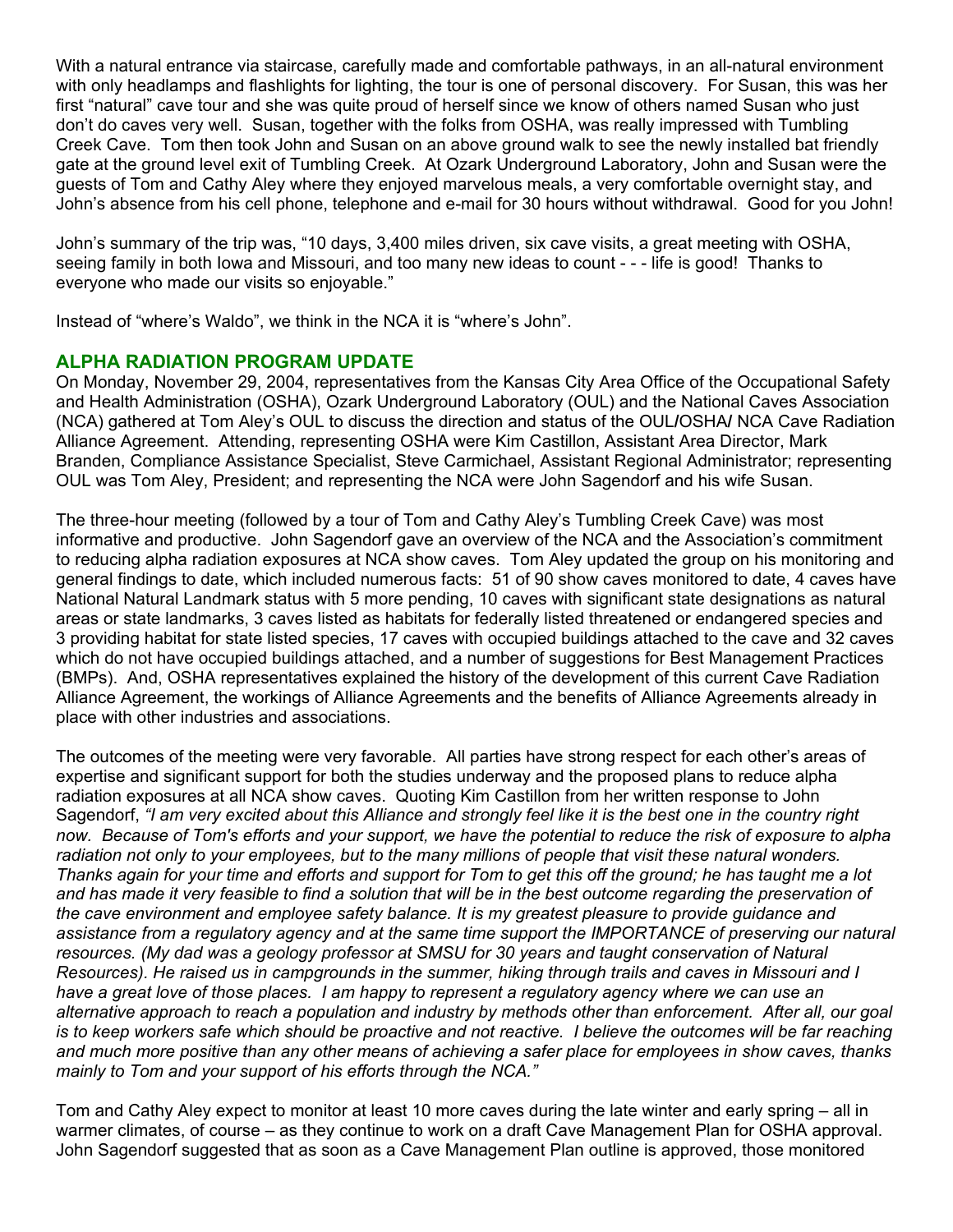caves immediately begin development of their specific Management Plan for approval by Tom Aley. John also stressed that while current NCA membership requires participation in and contribution to funding the alpha radiation study, a future NCA membership requirement will be the development, implementation and regular reporting and updating of a cave specific Cave Management Plan to reduce alpha radiation exposure to all employees and visitors.

In summary, OSHA's support and enthusiasm for our Alliance Agreement are so solid that Kim Castillon has received approval to present a paper titled "ALPHA RADIATION EXPOSURES IN SHOW CAVES – Do Old Occupational Safety and Health Models Fit New Challenges" at the upcoming 17<sup>th</sup> World Congress on Safety and Health, held in the United States for the first time, September 18 – 22, 2005 in Orlando, Florida. It is the enthusiasm of OSHA, the superb reputation of and study results done by OUL, and the support of the NCA that allow this worldwide presentation to take place. To quote John Sagendorf in his comments about the meeting, the progress to date and the eventual outcomes, "It appears that we have a mutual admiration and respect society among all involved. I think we have a winner here."

Over time, as new information about the progress of the Alliance Agreement is available, that information will be published in CaveTalk. If there are questions, John Sagendorf invites calls directly to him.

## **CHANGES**

The National Park Service has appointed Ron Switzer, Superintendent, Mammoth Cave National Park KY, as the new superintendent at Buffalo National River in Arkansas. He will be leaving gigantic shoes for his successor at Mammoth Cave. Ron has been responsible for many public/private initiatives that have taken place over his 10-year tenure as superintendent. He made a concerted effort to treat the surrounding communities as friends and neighbors, instead of outsiders. His accomplishments and awards are far too numerous to list here. We in the neighborhood are proud of Ron and wish him the very best in his new endeavor; we are also very sad to be losing such an accomplished leader and good friend. He will be sorely missed.



#### **REMINDERS**

There is still time to take advantage of the Travel Industry Association's (TIA) offer to TIA without paying the initiation fee. (Please refer to the special edition of Cave Talk sent this July for details). This offer will expire on December 31, 2004. We have NCA Vice President Brad Wuest to thank for getting TIA to make this generous offer.

There are a few photo spots left in the NCA 2005 Directory. They are available first come, first serve basis. We'll be ready to go to press shortly after the new year with our  $40<sup>th</sup>$  anniversary edition so be sure to get your spot reserved.

#### **CONGRATULATIONS**

Claudia Yundt, Squire Boone Caverns IN, and Chip Meek were married on September 11, 2004 in Leavenworth, IN. Some of the members have already met Chip at previous NCA meetings. Denise Bell and Gordon and Judy Smith were able to be there to help Claudia and Chip celebrate their long-awaited day of celebration. We all wish them the best of luck in their new life together.

#### **AWARDS**

Lost River Cave and Valley, KY were named the Best Tourist Attraction in the March of Dimes Best Fest 2004 in Bowling Green. They were also named as the best place to dance!

## **REVIEWS**

Gary Soule, Sturgeon Bay WI, reports on two new books that have come out this year. "Iowa Underground, A Guide to the State's Subterranean Treasures" by Greg A. Brick covers all the underground wonders in Iowa, including NCA member, Crystal Lake Cave. Trails Books is the publisher but it is also carried by larger bookstores. The cost is \$18.95 and can be ordered from Trails Books, P.O. Box 317, Black Earth, WI 53515.